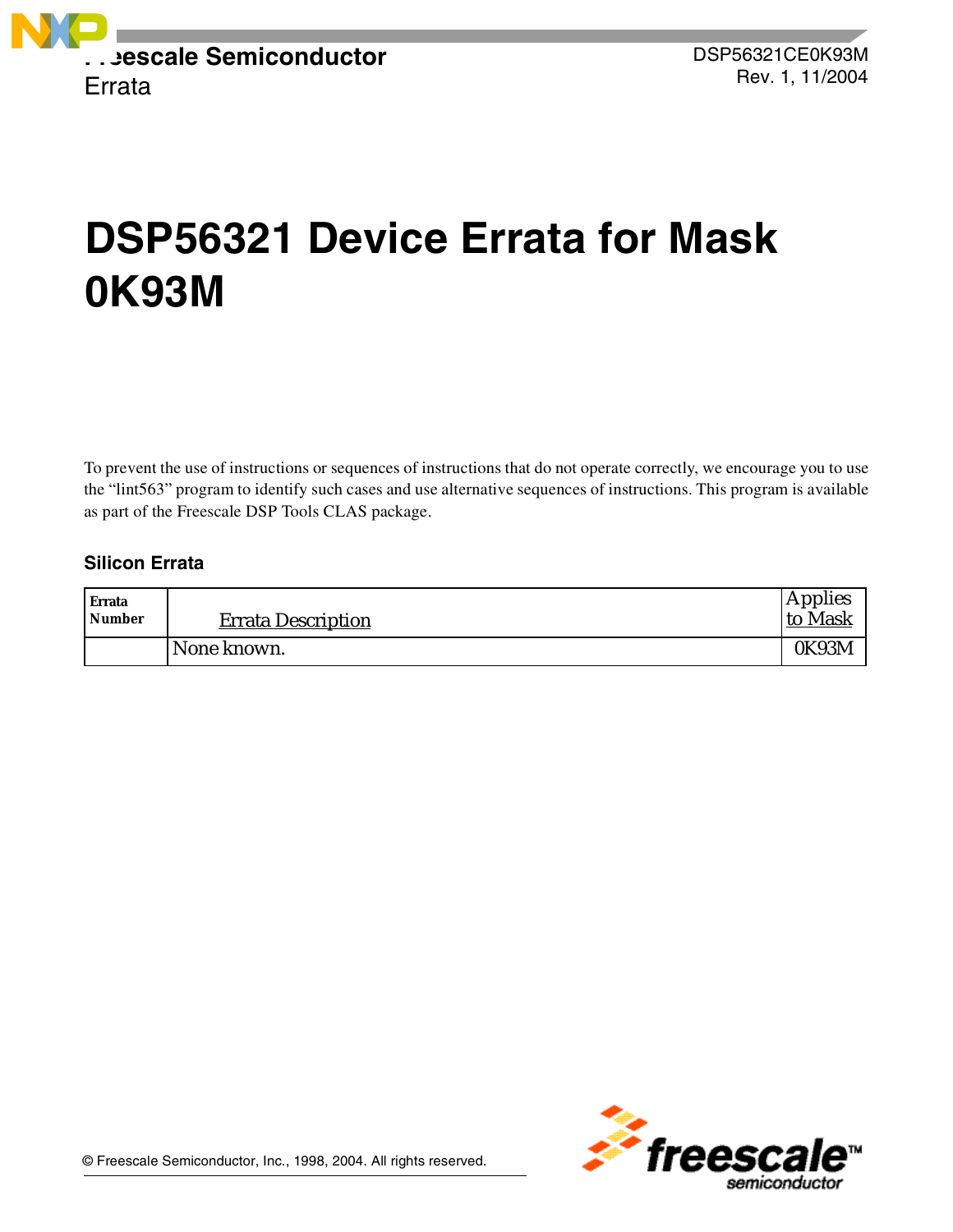

# **Documentation Errata**

|     | Description (revised 11/9/98):                                                                                                                                                                                                                                                                                         | 0K93M |
|-----|------------------------------------------------------------------------------------------------------------------------------------------------------------------------------------------------------------------------------------------------------------------------------------------------------------------------|-------|
|     | XY memory data move does not work properly under one of the<br>following two situations:                                                                                                                                                                                                                               |       |
|     | 1. The X-memory move destination is internal $I/O$ and the Y-<br>memory move source is a register used as destination in the<br>previous adjacent move from non Y-memory                                                                                                                                               |       |
|     | 2. The Y-memory move destination is a register used as source in<br>the next adjacent move to non Y-memory.                                                                                                                                                                                                            |       |
|     | Here are examples of the two cases (where $x:(r1)$ is a peripheral):                                                                                                                                                                                                                                                   |       |
|     | Example 1:                                                                                                                                                                                                                                                                                                             |       |
| ED1 | move $# $12, y0$<br>move $x0, x: (r7)$ $y0, y: (r3)$ (while $x: (r7)$ is a peripheral).                                                                                                                                                                                                                                |       |
|     | Example 2:                                                                                                                                                                                                                                                                                                             |       |
|     | $x1, y0, a x1, x: (r1) + y: (r6) + y0$<br>mac<br>y0, y1<br>move                                                                                                                                                                                                                                                        |       |
|     | Any of the following alternatives can be used:                                                                                                                                                                                                                                                                         |       |
|     | Separate these two consecutive moves by any other<br>a.<br>instruction.                                                                                                                                                                                                                                                |       |
|     | b.<br>Split XY Data Move to two moves.                                                                                                                                                                                                                                                                                 |       |
|     | <b>Pertains to: DSP56300 Family Manual, Section B-5 "Peripheral</b><br>pipeline restrictions.                                                                                                                                                                                                                          |       |
|     | Description (added 1/27/98):                                                                                                                                                                                                                                                                                           | 0K93M |
| ED7 | When activity is passed from one DMA channel to another and<br>the DMA interface accesses external memory (which requires one<br>or more wait states), the DACT and DCH status bits in the DMA<br>Status Register (DSTR) may indicate improper activity status for<br>DMA Channel 0 (DACT = 1 and DCH $[2:0] = 000$ ). |       |
|     | Workaround:                                                                                                                                                                                                                                                                                                            |       |
|     | None.                                                                                                                                                                                                                                                                                                                  |       |
|     | This is not a bug, but a specification update.                                                                                                                                                                                                                                                                         |       |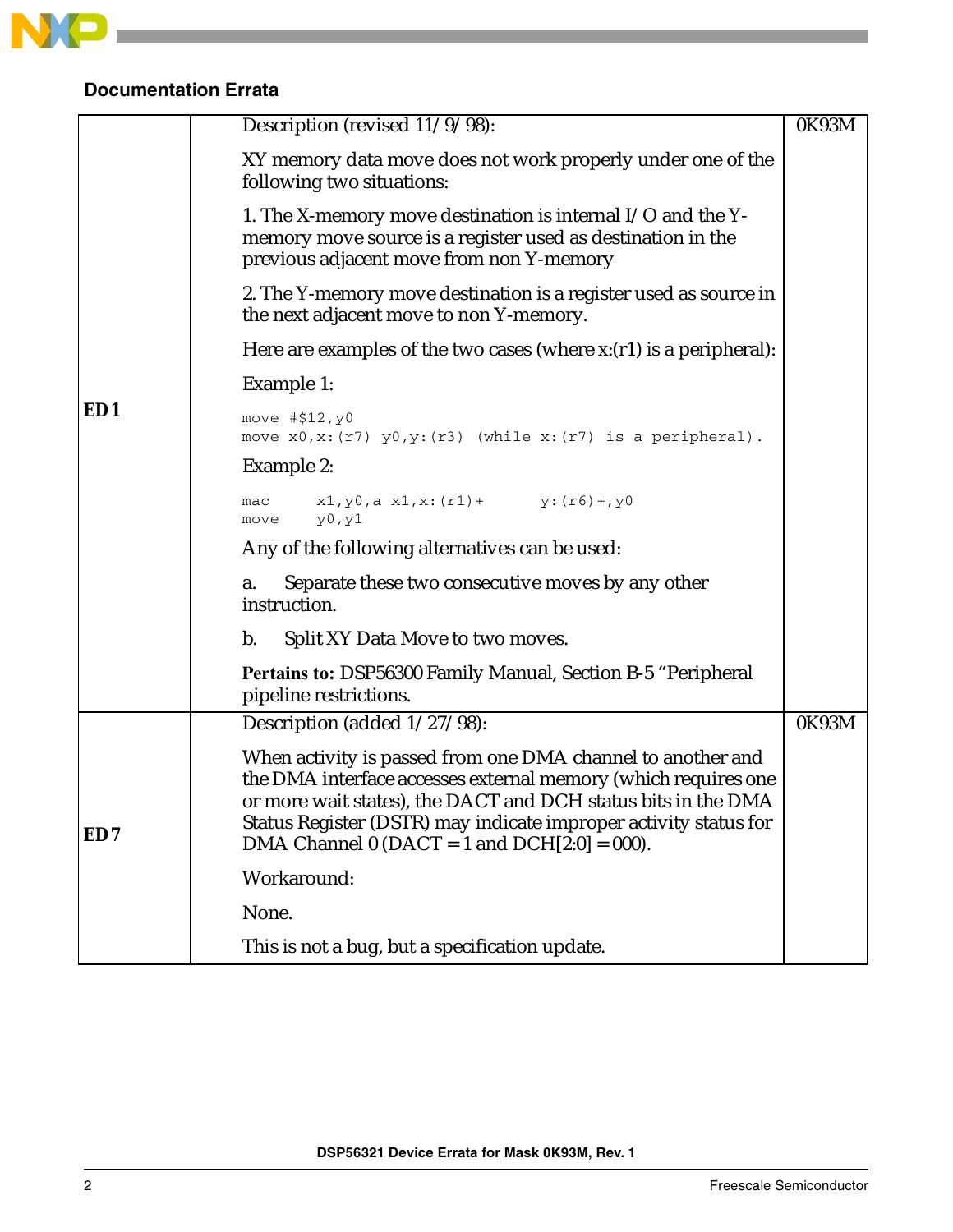

|                 | Description (added 1/27/98):                                                                                                                                                                                                            | 0K93M |
|-----------------|-----------------------------------------------------------------------------------------------------------------------------------------------------------------------------------------------------------------------------------------|-------|
|                 | When the SCI is configured in Synchronous mode, internal clock,<br>and all the SCI pins are enabled simultaneously, an extra pulse of<br>1 DSP clock length is provided on the SCLK pin.                                                |       |
| ED <sub>9</sub> | Workaround:                                                                                                                                                                                                                             |       |
|                 | a. Enable an SCI pin other than SCLK.                                                                                                                                                                                                   |       |
|                 | b. In the next instruction, enable the remaining SCI pins,<br>including the SCLK pin.                                                                                                                                                   |       |
|                 | This is not a bug, but a specification update.                                                                                                                                                                                          |       |
|                 | Description (added 9/28/98):                                                                                                                                                                                                            | 0K93M |
| ED17            | In all DSP563xx technical data sheets, a note is to be added under<br>"AC Electrical Characteristics" that although the minimum value<br>for "Frequency of Extal" is 0MHz, the device AC test conditions<br>are 16 MHz and rated speed. |       |
|                 | Workaround:                                                                                                                                                                                                                             |       |
|                 | N/A                                                                                                                                                                                                                                     |       |
|                 | Description (added 1/6/99):                                                                                                                                                                                                             | 0K93M |
|                 | The specification DMA Chapter is wrong.                                                                                                                                                                                                 |       |
| ED26            | "Due to the DSP56300 Core pipeline, after DE bit in DCRx is set,<br>the corresponding DTDx bit in DSTR will be cleared only after<br>two instruction cycles."                                                                           |       |
|                 | Should be replaced with:                                                                                                                                                                                                                |       |
|                 | "Due to the DSP56300 Core pipeline, after DE bit in DCRx is set,<br>the corresponding DTDx bit in DSTR will be cleared only after<br>three instruction cycles."                                                                         |       |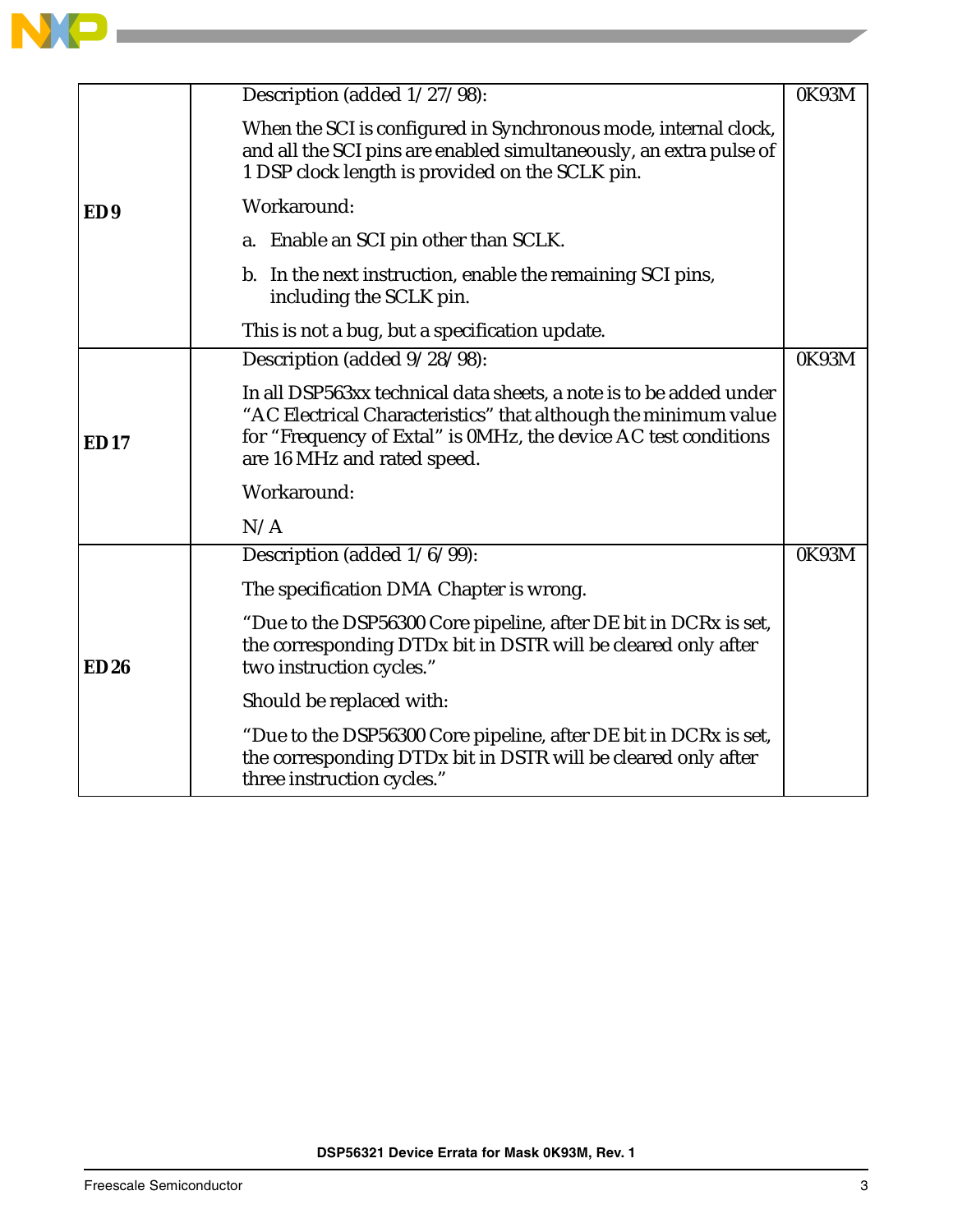

|             | Description (added 1/7/1997; identified as Documentation Errata<br>$2/1/99$ :                                                                                                                                              |       |  |  |
|-------------|----------------------------------------------------------------------------------------------------------------------------------------------------------------------------------------------------------------------------|-------|--|--|
|             | When two consecutive LAs have a conditional branch instruction<br>at LA-1 of the internal loop, the part does not operate properly.<br>For example, the following sequence may generate incorrect<br>results:              |       |  |  |
|             | DO #5, LABEL1<br><b>NOP</b><br>DO #4, LABEL2<br>NOP<br>MOVE $(R0)$ +                                                                                                                                                       |       |  |  |
|             | ; conditional branch at LA-1 of<br>BSCC _DEST<br>internal loop                                                                                                                                                             |       |  |  |
| <b>ED28</b> | ; internal LA<br>NOP<br>LABEL2                                                                                                                                                                                             |       |  |  |
|             | NOP<br>; external LA<br>LABEL1                                                                                                                                                                                             |       |  |  |
|             | NOP                                                                                                                                                                                                                        |       |  |  |
|             | NOP<br>DEST<br>NOP                                                                                                                                                                                                         |       |  |  |
|             | NOP<br>RTS                                                                                                                                                                                                                 |       |  |  |
|             |                                                                                                                                                                                                                            |       |  |  |
|             | Workaround: Put an additional NOP between LABEL2 and<br>LABEL1.                                                                                                                                                            |       |  |  |
|             | Pertains to: DSP56300 Family Manual, Appendix B, Section B-<br>4.1.3, "At LA-1."                                                                                                                                           |       |  |  |
|             | Description (added 9/12/1997; identified as a Documentation<br>errata $2/1/99$ :                                                                                                                                           | 0K93M |  |  |
| <b>ED29</b> | When the ESSI transmits data with the CRA Word Length Control<br>bits<br>$(WL[2:0]) = 100$ , the ESSI is designed to duplicate the last bit of the<br>24-bit transmission eight times to fill the 32-bit shifter. Instead, |       |  |  |
|             | after shifting the 24-bit word correctly, eight 0s are being shifted.                                                                                                                                                      |       |  |  |
|             | Workaround:                                                                                                                                                                                                                |       |  |  |
|             | None at this time.                                                                                                                                                                                                         |       |  |  |
|             | Pertains to: UM, Section 7.4.1.7, "CRA Word Length Control." The<br>table number is 7-2.                                                                                                                                   |       |  |  |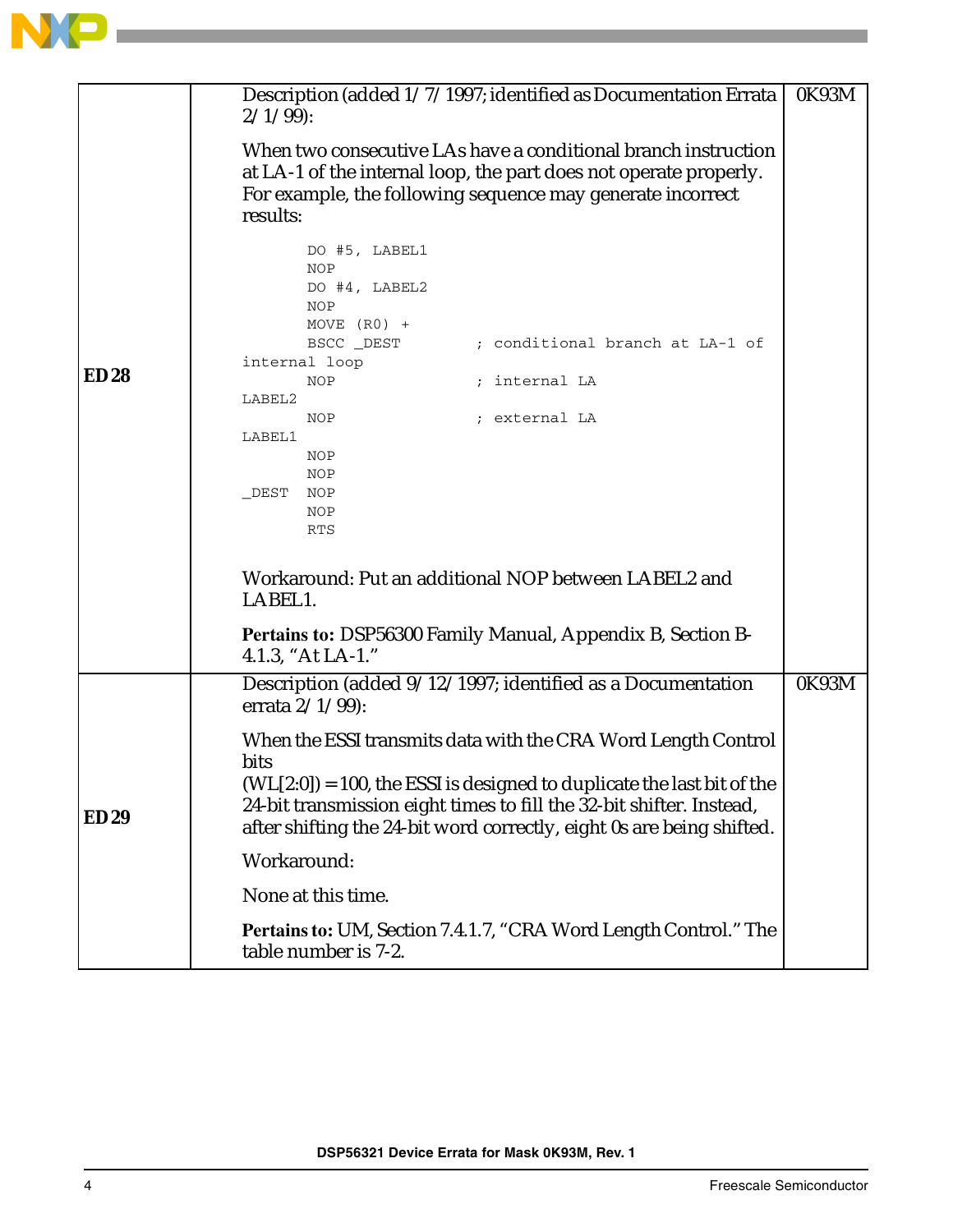|             | Description (added 9/12/1997; identified as a Documentation<br>errata 2/1/99):                                                                                                                                                                                                                                                                                                                                          | 0K93M |
|-------------|-------------------------------------------------------------------------------------------------------------------------------------------------------------------------------------------------------------------------------------------------------------------------------------------------------------------------------------------------------------------------------------------------------------------------|-------|
|             | When the ESSI transmits data in the On-Demand mode (i.e., MOD<br>$= 1$ in CRB and DC[4:0] = \$00000 in CRA) with WL[2:0] = 100, the<br>transmission does not work properly.                                                                                                                                                                                                                                             |       |
| <b>ED30</b> | Workaround:                                                                                                                                                                                                                                                                                                                                                                                                             |       |
|             | To ensure correct operation, do not use the On-Demand mode<br>with the<br>$WL[2:0] = 100$ 32-bit Word-Length mode.                                                                                                                                                                                                                                                                                                      |       |
|             | Pertains to: UM, Section 7.5.4.1, "Normal/On-Demand Mode<br>Selection."                                                                                                                                                                                                                                                                                                                                                 |       |
|             | Description (added 9/12/1997; modified 9/15/1997; identified as<br>a Documentation errata 2/1/99):                                                                                                                                                                                                                                                                                                                      | 0K93M |
| <b>ED31</b> | Programming the ESSI to use an internal frame sync (i.e., SCD2 =<br>1 in CRB) causes the SC2 and SC1 signals to be programmed as<br>outputs. If however, the corresponding multiplexed pins are<br>programmed by the Port Control Register (PCR) to be GPIOs,<br>then the GPIO Port Direction Register (PRR) chooses their<br>direction, but this causes the ESSI to use an external frame sync if<br>GPIO is selected. |       |
|             | Note: This errata and workaround apply to both ESSI0 and ESSI1.<br>Workaround:                                                                                                                                                                                                                                                                                                                                          |       |
|             | To assure correct operation, either program the GPIO pins as<br>outputs or configure the pins in the PCR as ESSI signals.                                                                                                                                                                                                                                                                                               |       |
|             | Note: The default selection for these signals after reset is GPIO.                                                                                                                                                                                                                                                                                                                                                      |       |
|             | Pertains to: UM, Section 7.4.2.4, "CRB Serial Control Direction 2<br>(SCD2) Bit 4"                                                                                                                                                                                                                                                                                                                                      |       |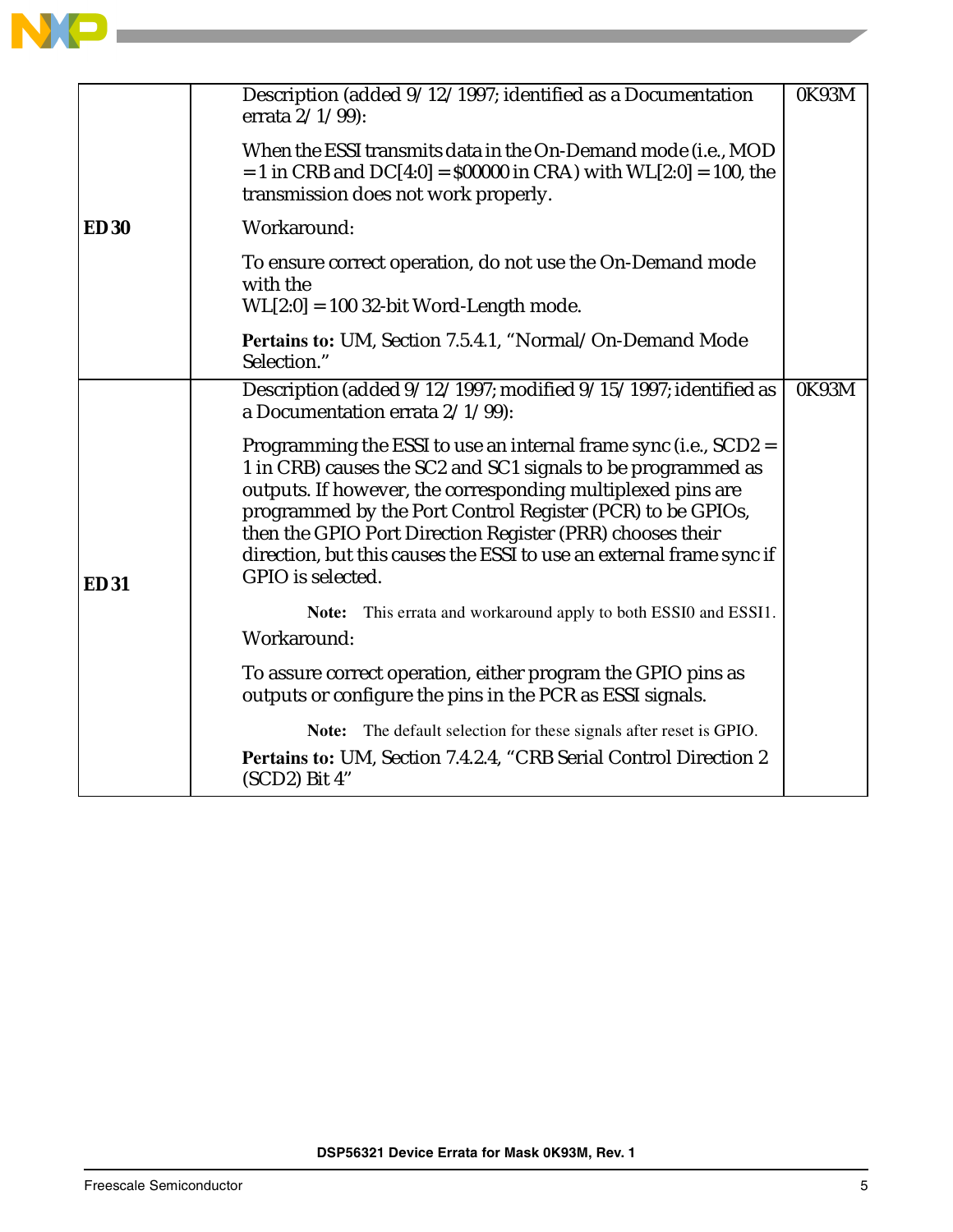

|             | Description (added 11/9/98; identified as a Documentation errata<br>$2/1/99$ :<br>When returning from a long interrupt (by RTI instruction), and<br>the first instruction after the RTI is a move to a DALU register (A,<br>B, X, Y), the move may not be correct, if the 16-bit arithmetic mode<br>bit (bit 17 of SR) is changed due to the restoring of SR after RTI. | 0K93M |
|-------------|-------------------------------------------------------------------------------------------------------------------------------------------------------------------------------------------------------------------------------------------------------------------------------------------------------------------------------------------------------------------------|-------|
| <b>ED32</b> | Workaround:                                                                                                                                                                                                                                                                                                                                                             |       |
|             | Replace the RTI with the following sequence:                                                                                                                                                                                                                                                                                                                            |       |
|             | ssl,sr<br>movec<br>nop<br>rti                                                                                                                                                                                                                                                                                                                                           |       |
|             | Pertains to: DSP56300 Family Manual. Add a new section to<br>Appendix B that is entitled "Sixteen-Bit Compatibility Mode<br>Restrictions."                                                                                                                                                                                                                              |       |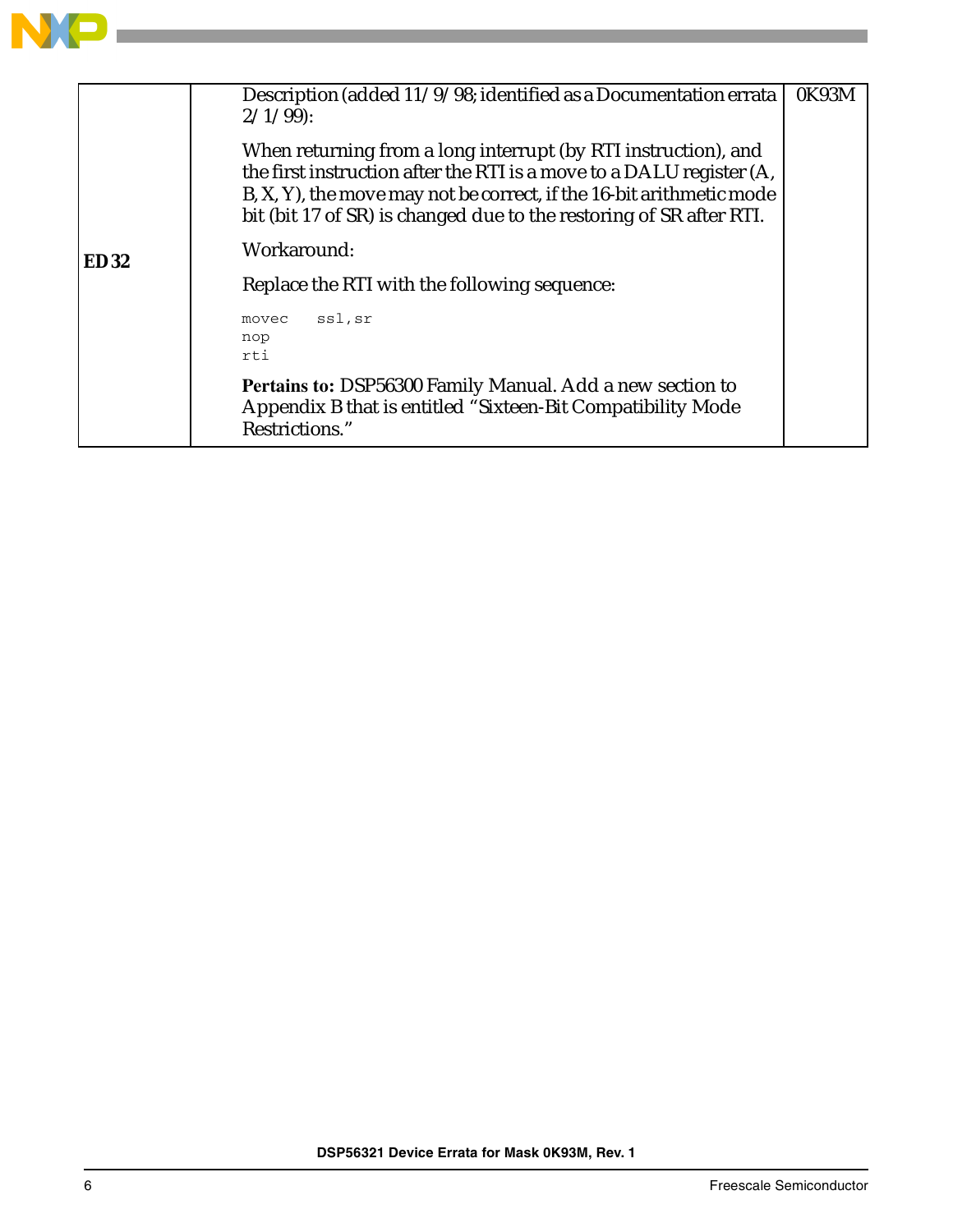

|             | Description (added 12/16/98; identified as a Documentation                                                                                                | 0K93M |
|-------------|-----------------------------------------------------------------------------------------------------------------------------------------------------------|-------|
|             | errata $2/1/99$ :                                                                                                                                         |       |
|             | When Stack Extension mode is enabled, a use of the instructions<br>BRKcc or ENDDO inside do loops might cause an improper<br>operation.                   |       |
|             | If the loop is non nested and has no nested loop inside it, the errata<br>is relevant only if LA or LC values are being used outside the loop.            |       |
|             | Workaround:                                                                                                                                               |       |
|             | If Stack Extension is used, emulate the BRKcc or ENDDO as in the<br>following examples. We split between two cases, finite loops and<br>do forever loops. |       |
|             | 1) Finite DO loops (i.e. not DO FOREVER loops)                                                                                                            |       |
|             |                                                                                                                                                           |       |
|             | BRKcc                                                                                                                                                     |       |
|             | Original code:                                                                                                                                            |       |
| <b>ED33</b> | do #N, label1                                                                                                                                             |       |
|             | .<br>.                                                                                                                                                    |       |
|             | do #M, label2                                                                                                                                             |       |
|             | .                                                                                                                                                         |       |
|             | .<br>BRKCC                                                                                                                                                |       |
|             |                                                                                                                                                           |       |
|             |                                                                                                                                                           |       |
|             | label2                                                                                                                                                    |       |
|             |                                                                                                                                                           |       |
|             | label1                                                                                                                                                    |       |
|             | Will be replaced by:                                                                                                                                      |       |
|             | do #N, label1                                                                                                                                             |       |
|             | .                                                                                                                                                         |       |
|             | .<br>do #M, label2                                                                                                                                        |       |
|             | .                                                                                                                                                         |       |
|             | .                                                                                                                                                         |       |
|             | fix_brk_routine<br>Jcc<br>.                                                                                                                               |       |
|             | .                                                                                                                                                         |       |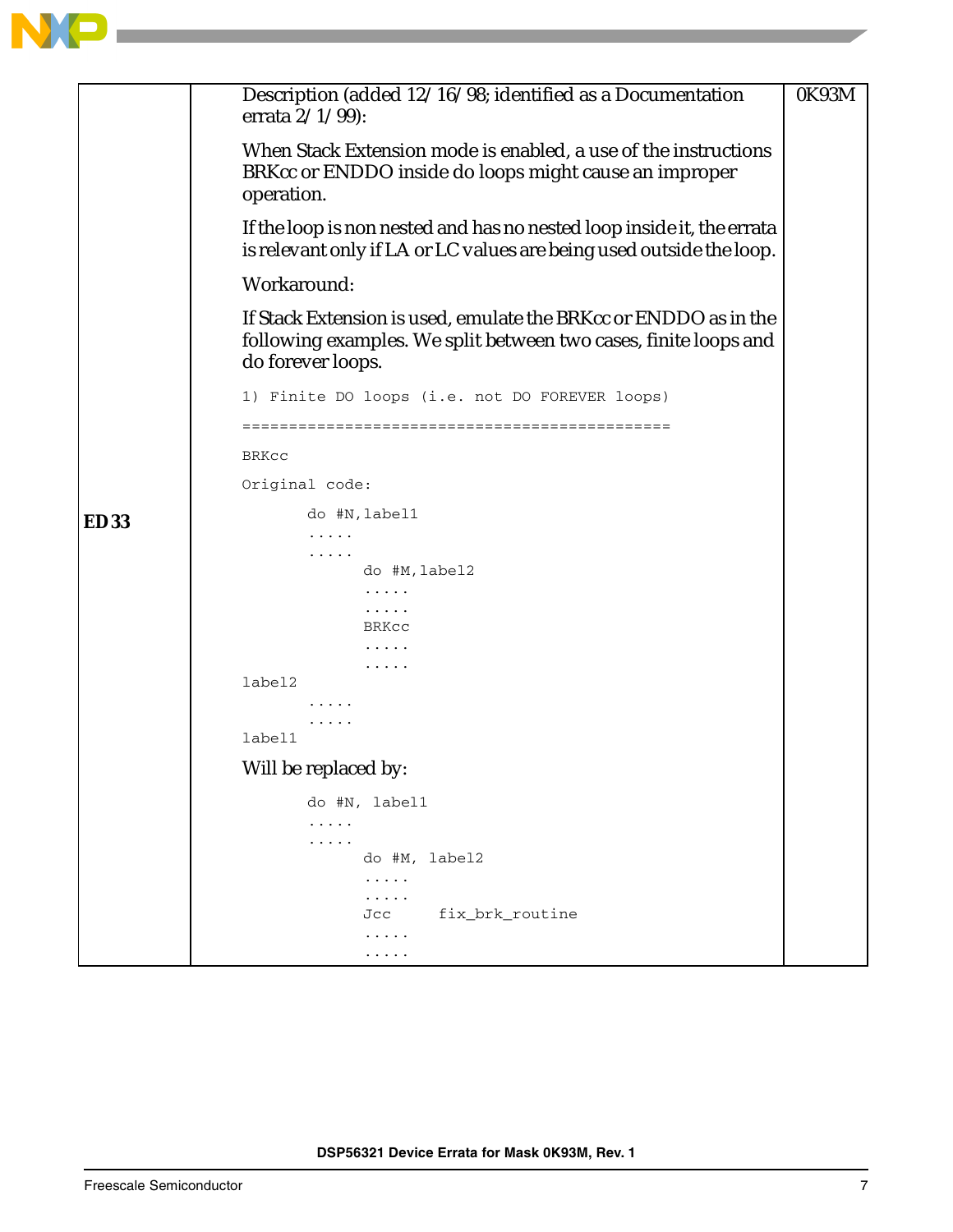

```
ED33 cont.
     nop_before_label2
                  nop ; This instruction must be NOP.
     label2
            .....
            .....
     label1
     ....
     ....
     fix_brk_routine
            move #1,lc
            jmp nop_before_label2
     ENDDO
     ------
     Original code:
            do #M,label1
            .....
            .....
                  do #N,label2
                  .....
                  .....
                  ENDDO
                  .....
                  .....
     label2
            .....
            .....
     label1
     Will be replaced by:
            do #M, label1
            .....
            .....
                  do #N, label2
                  .....
                   .....
                  JMP fix_enddo_routine
                                                                  0K93M
```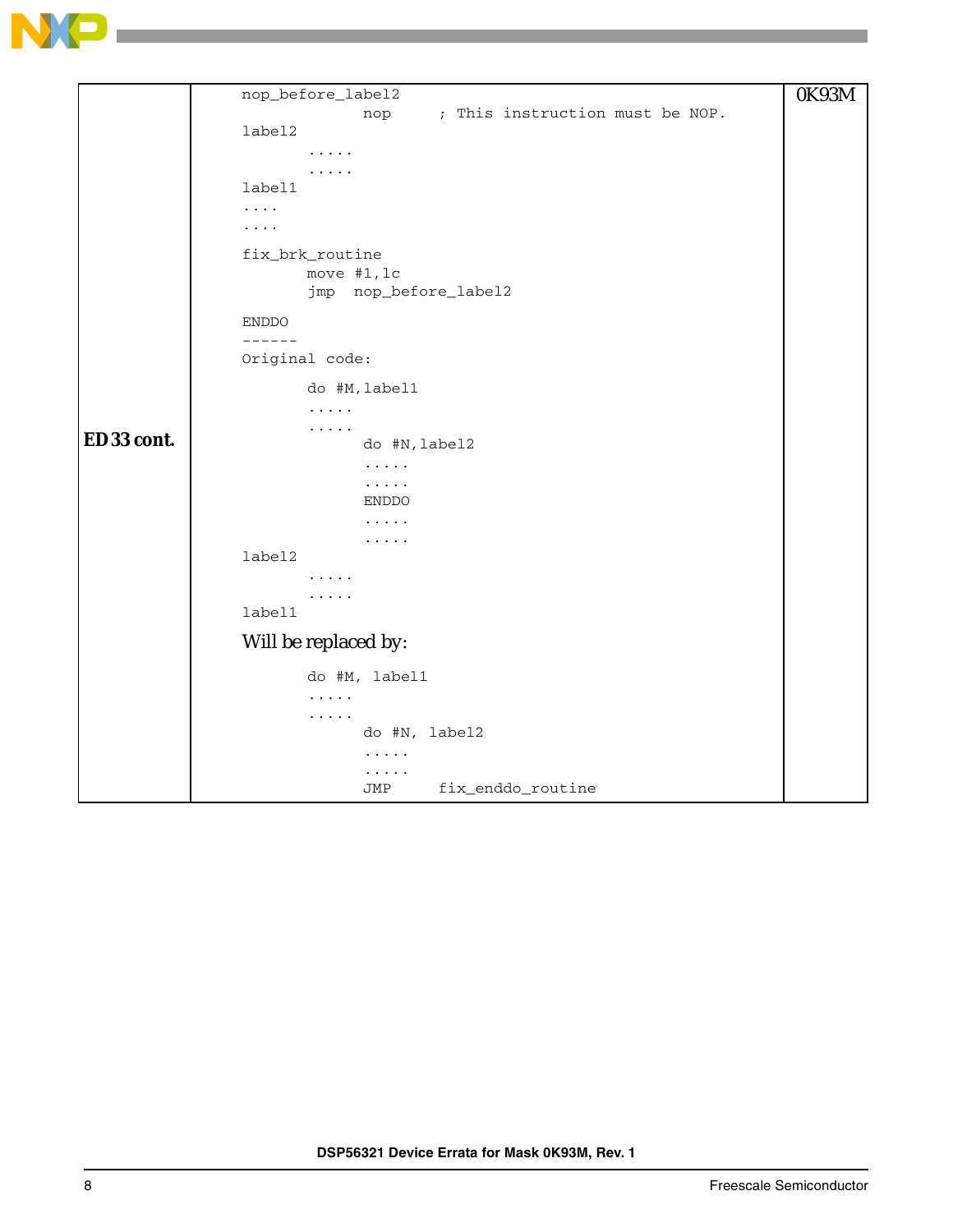

```
ED33 cont.
     nop_after_jmp
                   NOP ; This instruction must be NOP.
                   .....
                   .....
     label2
            .....
            .....
     label1
     ....
     ....
     fix_enddo_routine
            move #1,lc
            move #nop_after_jmp,la
            jmp nop_after_jmp
     2) DO FOREVER loops
     ===================
     BRKcc
     -----
     Original code:
            do #M,label1
             .....
             .....
                   do forever,label2
                   .....
                   .....
                  BRKcc
                   .....
                   .....
     label2
             .....
            .....
     label1
                                                                   0K93M
```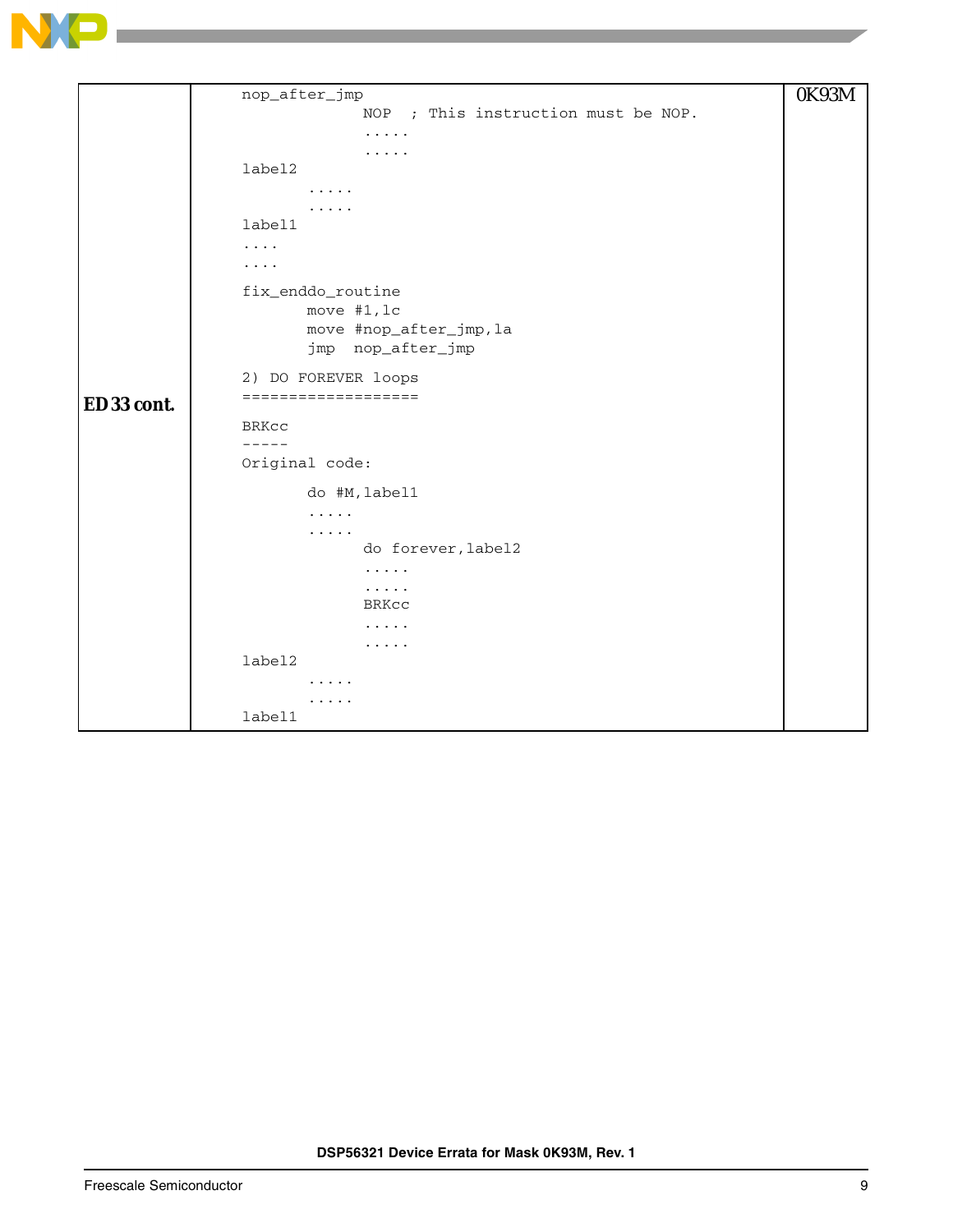

|            | Will be replaced by:                                            | 0K93M |
|------------|-----------------------------------------------------------------|-------|
|            | do #M, label1                                                   |       |
|            | .                                                               |       |
|            | .                                                               |       |
|            | do forever, label2                                              |       |
|            | .<br>.                                                          |       |
|            | fix_brk_forever_routine ; <---<br>JScc                          |       |
|            | note: JScc and not Jcc                                          |       |
|            | .<br>.                                                          |       |
|            | nop_before_label2<br>nop ; This instruction must be NOP.        |       |
|            | label2                                                          |       |
|            | .                                                               |       |
| ED33 cont. | .<br>label1                                                     |       |
|            | .                                                               |       |
|            | .                                                               |       |
|            | fix_brk_forever_routine                                         |       |
|            | move $\operatorname{ssh}$ , x:<> ; <> is some reserved not used |       |
|            | address (for temporary data)                                    |       |
|            | move #nop_before_label2, ssh<br>$bc1r$ #16, ssl ;               |       |
|            | move #1, lc                                                     |       |
|            | $:$ $\leq$ ---- note: "rti" and not "rts" !<br>rti              |       |
|            | <b>ENDDO</b>                                                    |       |
|            | ------                                                          |       |
|            | Original code:                                                  |       |
|            | do #M, label1                                                   |       |
|            | .                                                               |       |
|            | .                                                               |       |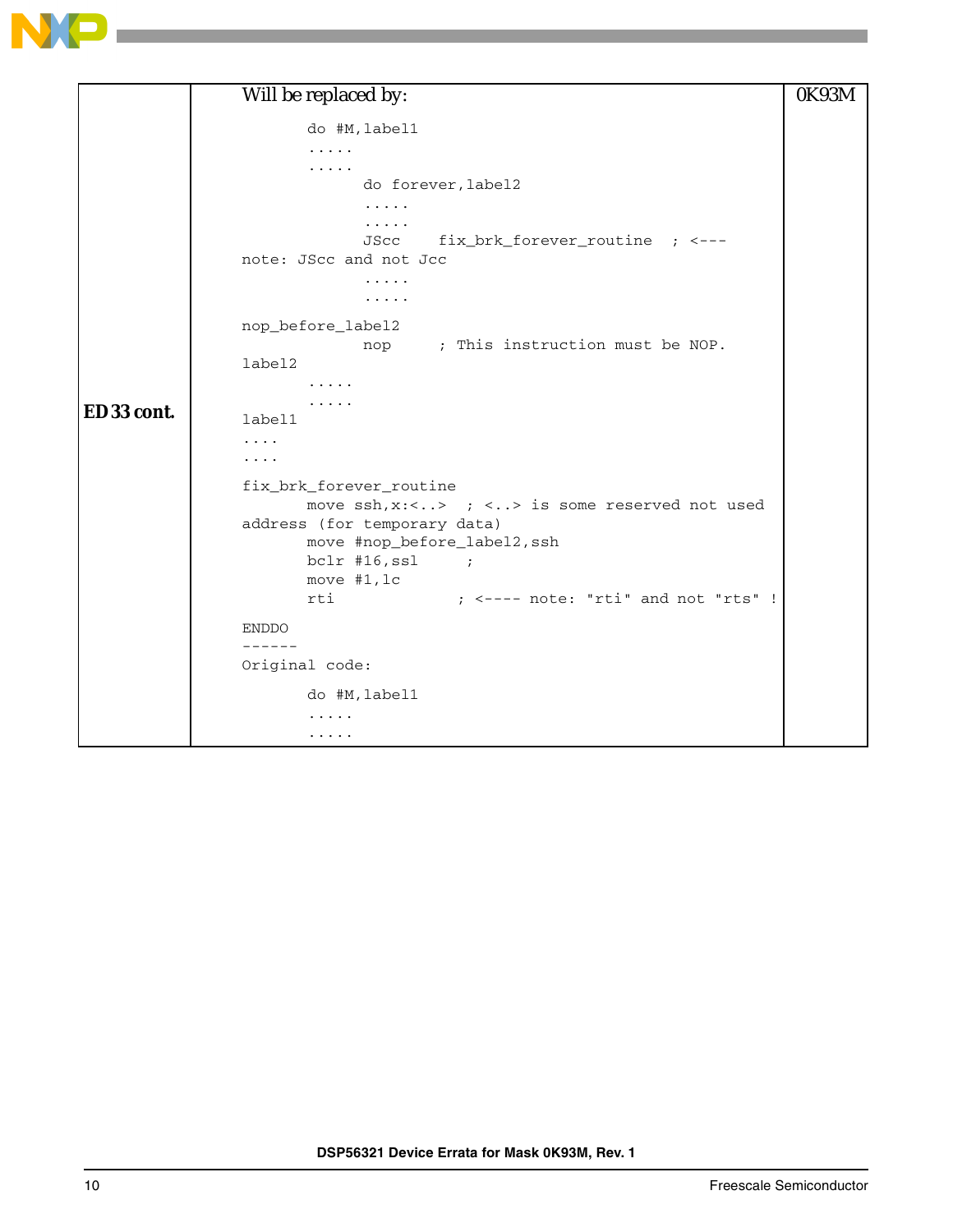

|            | do forever, label2                                              | 0K93M |
|------------|-----------------------------------------------------------------|-------|
|            | .                                                               |       |
|            | .                                                               |       |
|            | <b>ENDDO</b>                                                    |       |
|            | .<br>.                                                          |       |
|            | label2                                                          |       |
|            |                                                                 |       |
|            |                                                                 |       |
|            | label1                                                          |       |
|            | Will be replaced by:                                            |       |
|            | do #M, label1                                                   |       |
|            | .                                                               |       |
|            | .                                                               |       |
|            | do forever, label2<br>.                                         |       |
|            | .                                                               |       |
|            | fix_enddo_routine ; <--- note:<br>JSR                           |       |
| ED33 cont. | JSR and not JMP                                                 |       |
|            | nop_after_jmp                                                   |       |
|            | ; This instruction should be NOP<br>NOP                         |       |
|            | .                                                               |       |
|            | label2                                                          |       |
|            | .                                                               |       |
|            | .                                                               |       |
|            | label1                                                          |       |
|            | .<br>$\cdots$                                                   |       |
|            |                                                                 |       |
|            | fix_enddo_routine                                               |       |
|            | nop<br>move #1, lc                                              |       |
|            | bclr #16, ssl                                                   |       |
|            | move #nop_after_jmp, la                                         |       |
|            | ; <--- note: "rti" and not "rts"<br>rti                         |       |
|            | Pertains to: DSP56300 Family Manual, Section B-4.2, "General Do |       |
|            | Restrictions."                                                  |       |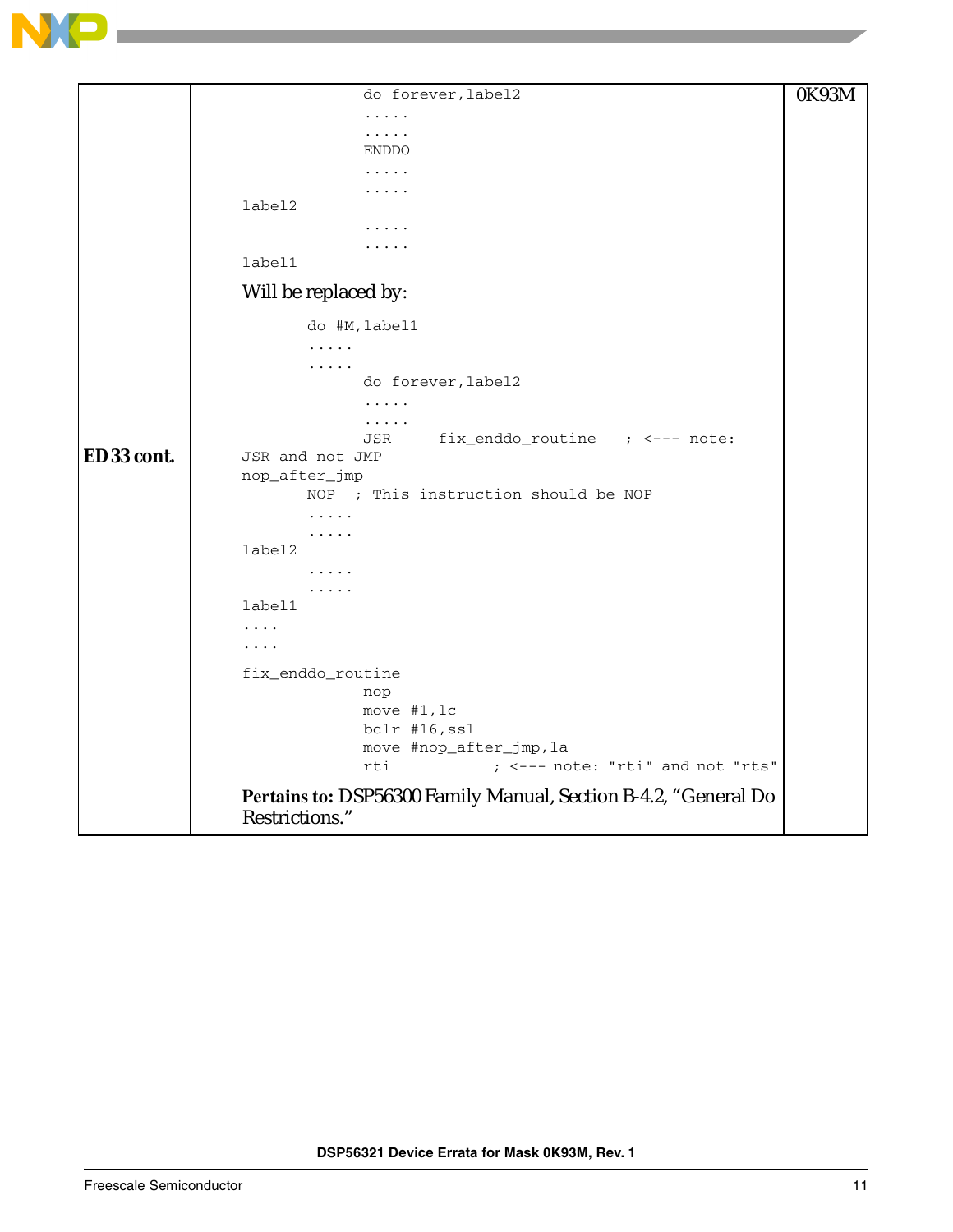

|             | Description (added 1/5/99; identified as a Documentation errata<br>$2/1/99$ :                                                                                                                                                                         | 0K93M |
|-------------|-------------------------------------------------------------------------------------------------------------------------------------------------------------------------------------------------------------------------------------------------------|-------|
|             | When stack extension is enabled, the read result from stack may<br>be improper if two previous executed instructions cause<br>sequential read and write operations with SSH. Two cases are<br>possible:                                               |       |
|             | Case 1:                                                                                                                                                                                                                                               |       |
|             | For the first executed instruction: move from SSH or bit<br>manipulation on SSH (i.e. jclr, brclr, jset, brset, btst, bsset, jsset,<br>bsclr, jsclr).                                                                                                 |       |
|             | For the second executed instruction: move to SSH or bit<br>manipulation on SSH (i.e. jsr, bsr, jscc, bscc).                                                                                                                                           |       |
|             | For the third executed instruction: an SSL or SSH read from the<br>stack result may be improper - move from SSH or SSL or bit<br>manipulation on SSH or SSL (i.e., bset, bclr, bchg, jclr, brclr, jset,<br>brset, btst, bsset, jsset, bsclr, jsclr).  |       |
| <b>ED34</b> | Workaround:                                                                                                                                                                                                                                           |       |
|             | Add two NOP instructions before the third executed instruction.                                                                                                                                                                                       |       |
|             | Case 2:                                                                                                                                                                                                                                               |       |
|             | For the first executed instruction: bit manipulation on SSH (i.e.<br>bset, bclr, bchg).                                                                                                                                                               |       |
|             | For the second executed instruction: an SSL or SSH read from the<br>stack result may be improper - move from SSH or SSL or bit<br>manipulation on SSH or SSL (i.e., bset, bclr, bchg, jclr, brclr, jset,<br>brset, btst, bsset, jsset, bsclr, jsclr). |       |
|             | Workaround:                                                                                                                                                                                                                                           |       |
|             | Add two NOP instructions before the second executed<br>instruction.                                                                                                                                                                                   |       |
|             | Pertains to: DSP56300 Family Manual, Appendix B, add a new<br>section called "Stack Extension Enable Restrictions." Cover all<br>cases. Also, in Section 6.3.11.15, add a cross reference to this new<br>section.                                     |       |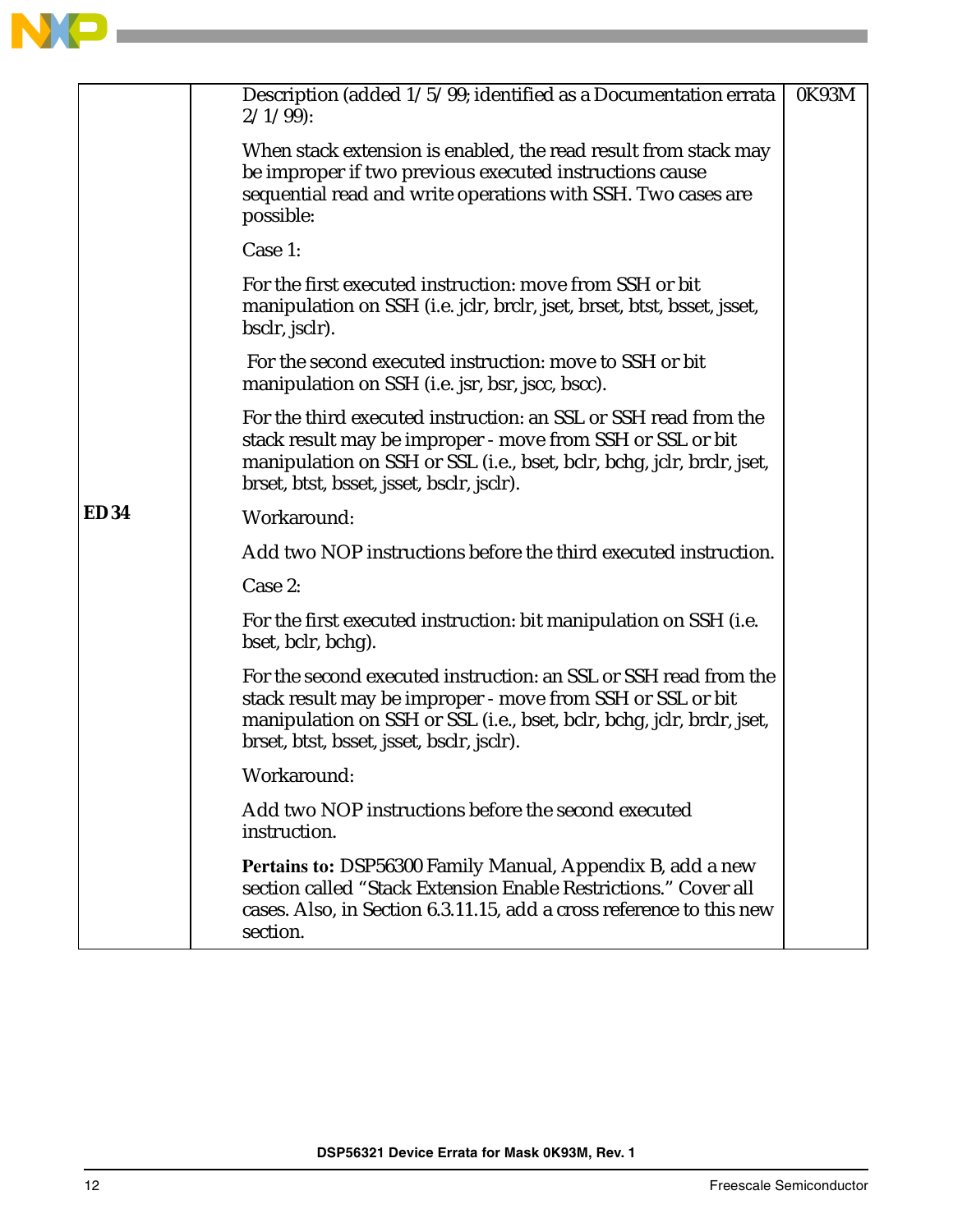

|             | Description (added $7/14\overline{799}$ ):                                                                                                                                                                                                                                                                                                                                                                 | 0K93M |
|-------------|------------------------------------------------------------------------------------------------------------------------------------------------------------------------------------------------------------------------------------------------------------------------------------------------------------------------------------------------------------------------------------------------------------|-------|
| <b>ED38</b> | If Port A is used for external accesses, the BAT bits in the AAR3-0<br>registers must be initialized to the SRAM access type (i.e. $BAT =$<br>01) or to the DRAM access type (i.e. $BAT = 10$ ). To ensure proper<br>operation of Port A, this initialization must occur even for an AAR<br>register that is not used during any Port A access. Note that at<br>reset, the BAT bits are initialized to 00. |       |
|             | <b>Pertains to: DSP56300 Family Manual, Port A Chapter (Chapter)</b><br>9 in Revision 2), description of the BAT[1-0] bits in the AAR3 -<br>AAR0 registers. Also pertains to the core chapter in device-<br>specific user's manuals that include a description of the AAR3 -<br>AAR0 registers with bit definitions (usually Chapter 4).                                                                   |       |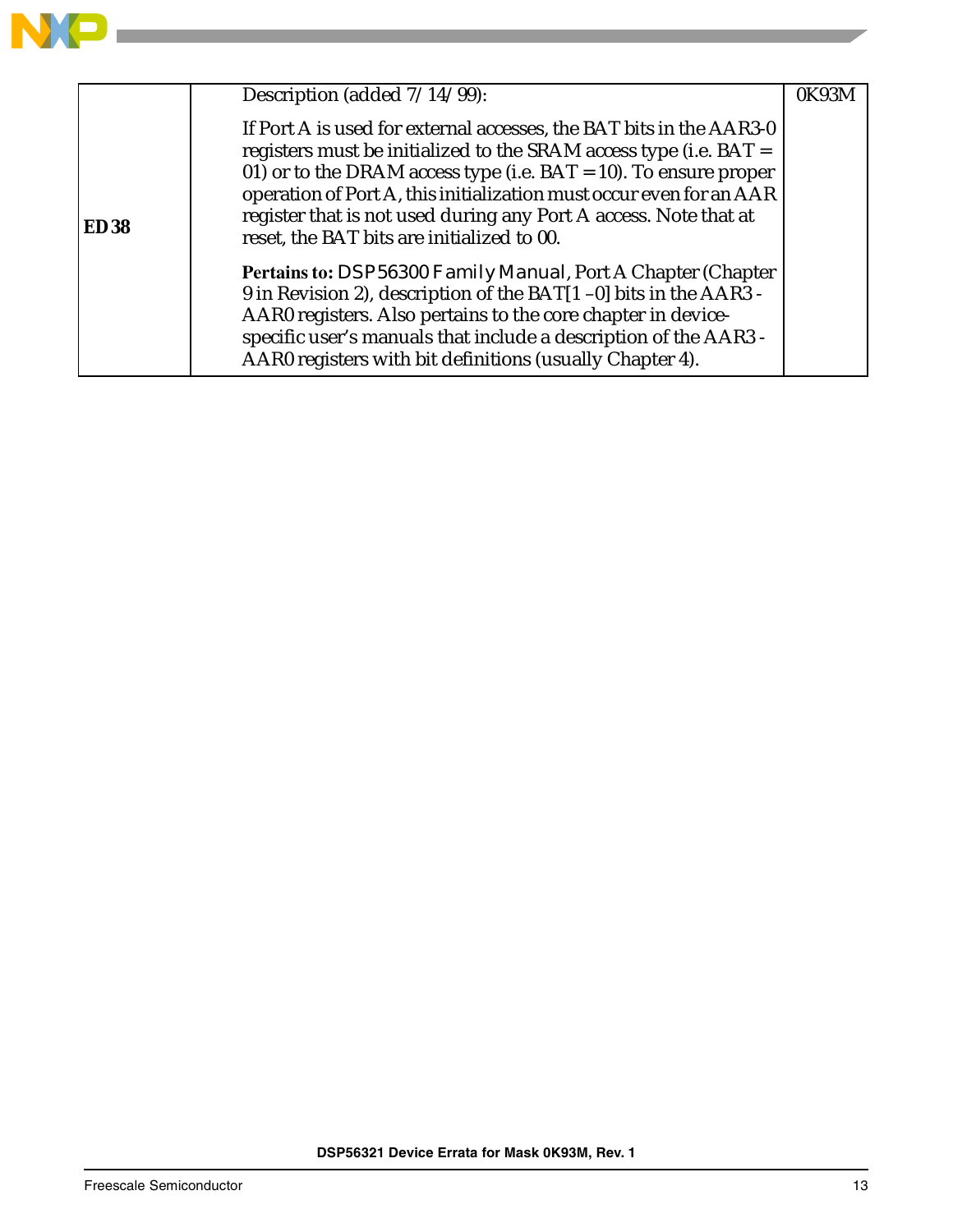

**Contract** 

|             | Description (added 11/11/99):                                                                                                                                                                                                                                                                                                                                                                                                                                        | 0K93M |
|-------------|----------------------------------------------------------------------------------------------------------------------------------------------------------------------------------------------------------------------------------------------------------------------------------------------------------------------------------------------------------------------------------------------------------------------------------------------------------------------|-------|
|             | When an instruction with all the following conditions follows a<br>repeat instruction, then the last move will be corrupted.:                                                                                                                                                                                                                                                                                                                                        |       |
|             | 1. The repeated instruction is from external memory.                                                                                                                                                                                                                                                                                                                                                                                                                 |       |
|             | 2. The repeated instruction is a DALU instruction that includes 2<br>DAL registers, one as a source, and one as destination (e.g. tfr,<br>add).                                                                                                                                                                                                                                                                                                                      |       |
|             | 3. The repeated instruction has a double move in parallel to the<br>DALU instruction: one move's source is the destination of the<br>DALU instruction (causing a DALU interlock); the other move's<br>destination is the source of the DALU instruction.                                                                                                                                                                                                             |       |
|             | Example:                                                                                                                                                                                                                                                                                                                                                                                                                                                             |       |
|             | rep #number                                                                                                                                                                                                                                                                                                                                                                                                                                                          |       |
|             | tfr x0,a $x(r0)$ +,x0 a,y0 ; This instruction is from external memory<br> __ __________ ------ ----------> This is condition 3 second part.                                                                                                                                                                                                                                                                                                                          |       |
| <b>ED40</b> | In this example, the second iteration before the last, the<br>" $x(r0)$ +, $x0$ " doesn't happen. On the first iteration before the last,<br>the X0 register is fixed with the " $x(r0) + x0$ ", but the "tfr $x0$ ,a" gets<br>the wrong value from the previous iteration's X0. Thus, at the last<br>iteration the A register is fixed with "tfr x0,a", but the "a,y0"<br>transfers the wrong value from the previous iteration's A register<br>to Y <sub>0</sub> . |       |
|             | Workaround:                                                                                                                                                                                                                                                                                                                                                                                                                                                          |       |
|             | 1. Use the DO instruction instead; mask any necessary interrupts<br>before the DO.                                                                                                                                                                                                                                                                                                                                                                                   |       |
|             | 2. Run the REP instructions from internal memory.                                                                                                                                                                                                                                                                                                                                                                                                                    |       |
|             | 3. Don't make DALU interlocks in the repeated instruction. After<br>the repeat make the move. In the example above, all the "move<br>a, y0" are redundant so it can be done in the next instruction:                                                                                                                                                                                                                                                                 |       |
|             | rep #number<br>tfr x0,a<br>$x(r0) + x0$<br>move a, y0                                                                                                                                                                                                                                                                                                                                                                                                                |       |
|             | If no interrupts before the move is a must, mask the interrupts<br>before the REP. Pertains to: DSP56300 Family Manual, Rev. 2,<br>Section A.3, "Instruction Sequence Restrictions."                                                                                                                                                                                                                                                                                 |       |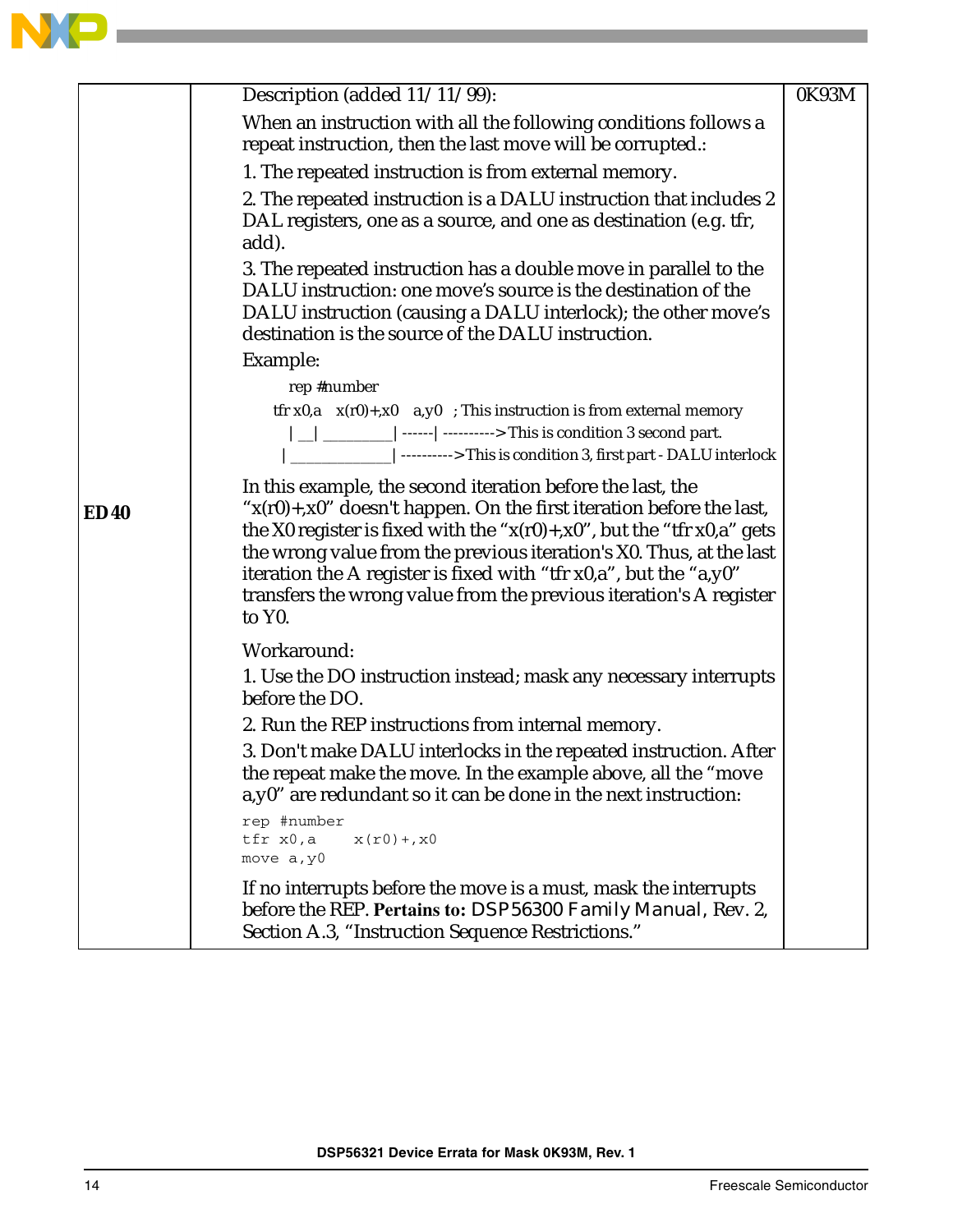

|             | Description (added on 3/22/2000)                                                                                                                                                                                                                                                                                                          | 0K93M |
|-------------|-------------------------------------------------------------------------------------------------------------------------------------------------------------------------------------------------------------------------------------------------------------------------------------------------------------------------------------------|-------|
| <b>ED42</b> | Revised 10/29/2004.                                                                                                                                                                                                                                                                                                                       |       |
|             | When the device is operating in a mode in which DE is not cleared at the<br>end of the block transfer ( $DTM = 100$ or 101), the DMA end-of-block-<br>transfer interrupt may not be latched when the external bus arbitration<br>controller asserts the bus grant/BG pin. This causes the end-of-block-<br>transfer interrupt to be lost. |       |
|             | <b>Pertains to:</b>                                                                                                                                                                                                                                                                                                                       |       |
|             | DSP56300 Family Manual, Rev. 2, Section 10.4.1.2, "End-of-Block-<br>Transfer Interrupt." Also, Section 10.5.3.5, "DMA Control Registers<br>$(DCR[5-0],$ " discussion of bits 21 – 19 (DTM bits).                                                                                                                                          |       |
| <b>ED47</b> | Description: (added 1/19/2002):                                                                                                                                                                                                                                                                                                           | 0K93M |
|             | When DMA line-by-line block transfers are used with the EFCOP<br>to perform IIR filtering with two or fewer IIR coefficients, the first<br>output of the IIR filter is lost. The rest of the outputs are shifted<br>and inaccurate.                                                                                                       |       |
|             | Workaround:                                                                                                                                                                                                                                                                                                                               |       |
|             | Instead of DMA line-by-line block transfers, use DMA word-by-<br>word block transfers.                                                                                                                                                                                                                                                    |       |
| <b>ED50</b> | Description (added 9/10/1996 as ES29; reclassified as a<br>documentation erratum on 8/2/2002):                                                                                                                                                                                                                                            | 0K93M |
|             | When the SCI transmitter is used in Synchronous mode, the last<br>bit of the transmitted byte might be truncated to the half of the<br>serial cycle.                                                                                                                                                                                      |       |
|             | Workaround: Not available.                                                                                                                                                                                                                                                                                                                |       |

## **NOTES**

- 1. An over-bar (i.e., xxxx) indicates an active-low signal.
- 2. The letters in the right column tell which DSP56321 mask numbers apply.